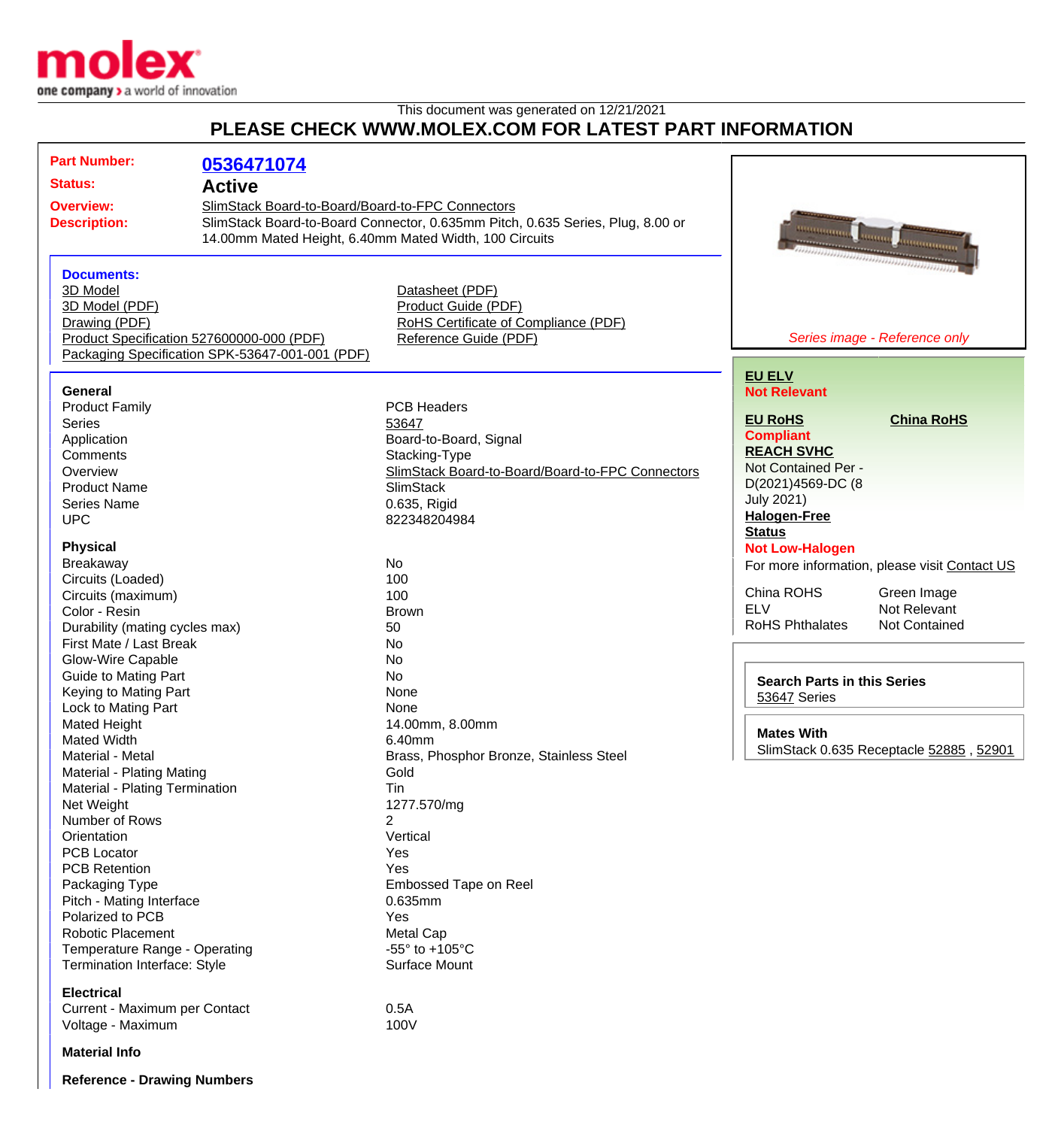Packaging Specification Network SPK-53647-001-001 Product Specification 627600000-000

Sales Drawing Sales Drawing SD-53647-002-001, SD-53647-003-001, SD-53647-003-002, SD-53647-003-003

## This document was generated on 12/21/2021 **PLEASE CHECK WWW.MOLEX.COM FOR LATEST PART INFORMATION**